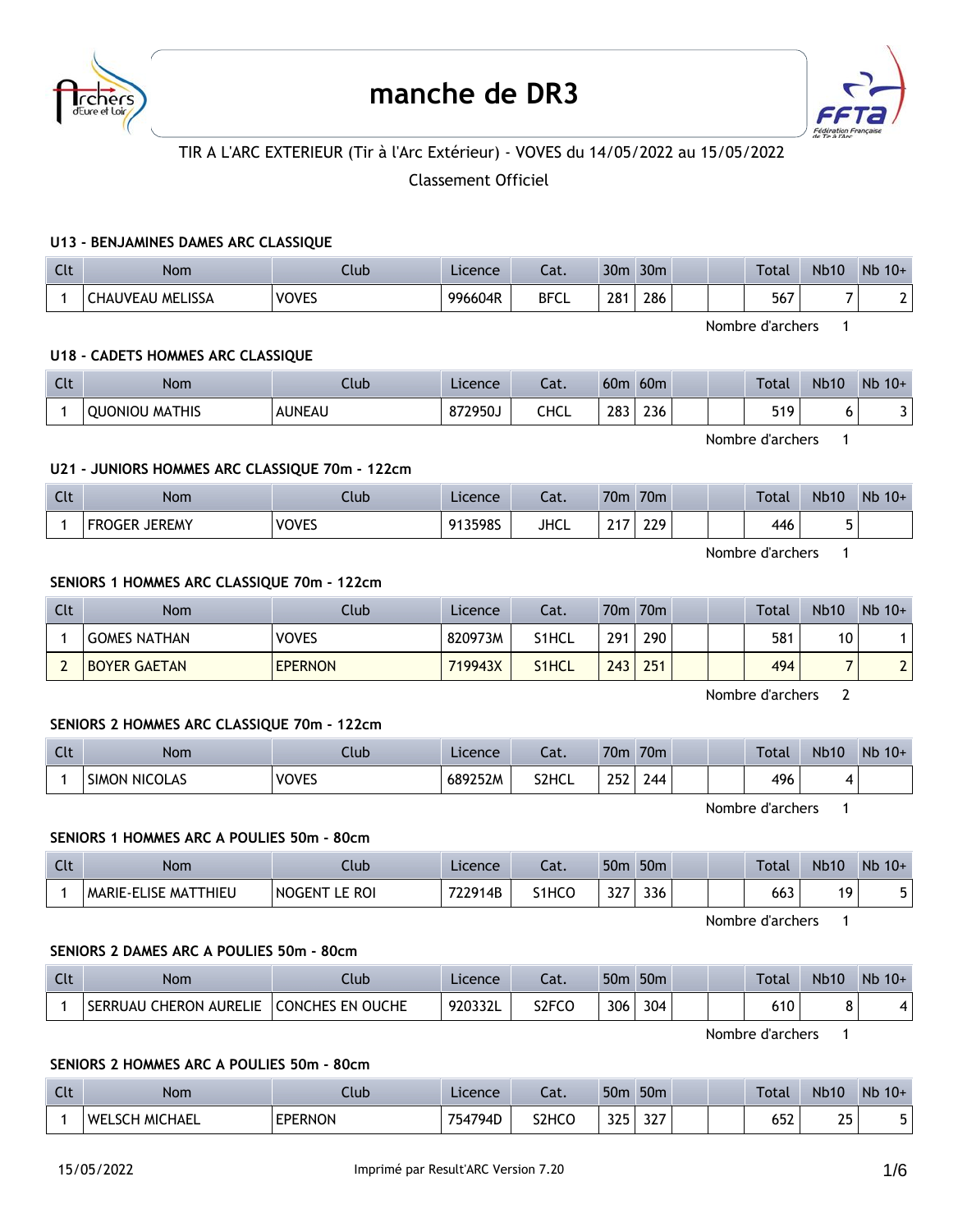| $\overline{\phantom{0}}$<br>- | LOIC<br><b>FROGEN</b>               | <b>VOVES</b>            | 913595N | S <sub>2</sub> HC <sub>O</sub> | 215<br>ັ<br><u>.</u> | 303 |  | 618 | 16  |  |
|-------------------------------|-------------------------------------|-------------------------|---------|--------------------------------|----------------------|-----|--|-----|-----|--|
| -                             | <b>\TRICK</b><br><b>BIET</b><br>PAI | <b>HARTRES</b><br>UHAR' | 224858L | S <sub>2</sub> HC <sub>O</sub> | 286                  | 295 |  | 581 | I4. |  |

Nombre d'archers 3

#### **U18 - CADETTES DAMES ARC CLASSIQUE 50m - 122cm**

| Clt | Nom                   | Club                   | Licence | Cat. | 50m | 50 <sub>m</sub> |  | <b>Total</b> | <b>Nb10</b> | $Nb$ 10+ |
|-----|-----------------------|------------------------|---------|------|-----|-----------------|--|--------------|-------------|----------|
|     | <b>CLEMENT KHIARA</b> | <b>AMBOISE</b>         | 916273Z | CFCL | 272 | 279             |  | 551          |             |          |
|     | LEONARD CHLOE         | <b>SELLES SUR CHER</b> | 917814Z | CFCL | 271 | 256             |  | 527          |             |          |

Nombre d'archers 2

#### **U18 - CADETS HOMMES ARC CLASSIQUE 50m - 122cm**

| Clt      | <b>Nom</b>            | Club              | Licence | Cat. |                  | 50 <sub>m</sub> 50 <sub>m</sub> |  | <b>Total</b> | <b>Nb10</b> | $Nb 10+$ |
|----------|-----------------------|-------------------|---------|------|------------------|---------------------------------|--|--------------|-------------|----------|
|          | DALIGAULT CLEMENT     | <b>HANCHES</b>    | 910826D | CHCL | 270 <sub>1</sub> | 282                             |  | 552          |             |          |
| <b>1</b> | <b>MARQUES JULIAN</b> | <b>PITHIVIERS</b> | 963845H | CHCL | 719 <sub>1</sub> | 227                             |  | 446          |             |          |

Nombre d'archers 2

#### **U21 - JUNIORS DAMES ARC CLASSIQUE 50m 122cm**

| Clt | Nom                   | Club           | Licence | Cat.        | 50 <sub>m</sub> | 50 <sub>m</sub> |  | <b>Total</b> | <b>Nb10</b> | $Nb$ 10+ |
|-----|-----------------------|----------------|---------|-------------|-----------------|-----------------|--|--------------|-------------|----------|
|     | LECOMPTE CLARA        | <b>AMBOISE</b> | 862436F | JFCL        | 295             | 282             |  | 577          | 10          |          |
|     | <b>PUYJALON SOFIA</b> | <b>AMBOISE</b> | 895402N | <b>JFCL</b> | 248             | 265             |  | 513          |             |          |

Nombre d'archers 2

## **U21 - JUNIORS HOMMES ARC CLASSIQUE 50m - 122cm**

| <b>Clt</b> | <b>Nom</b>              | Club                | Licence | Cat.        |     | 50 <sub>m</sub> 50 <sub>m</sub> |  | Total | <b>Nb10</b> | $Nb$ 10+       |
|------------|-------------------------|---------------------|---------|-------------|-----|---------------------------------|--|-------|-------------|----------------|
|            | <b>BERTHELOT LOUIS</b>  | ARGENTON SUR CREUSE | 849127P | JHCL        | 320 | 297                             |  | 617   | 22          | 6              |
|            | <b>HAUTIN LOUIS</b>     | <b>CHARTRES</b>     | 808771Z | <b>JHCL</b> | 282 | 264                             |  | 546   | 8           | $\overline{4}$ |
|            | <b>GUILLOUX GWENDAL</b> | <b>AMBOISE</b>      | 867542F | JHCL        | 237 | 239                             |  | 476   | 4           |                |
|            | <b>DEBRUILLE ROMAIN</b> | <b>AMBOISE</b>      | 938466X | <b>JHCL</b> | 231 | 208                             |  | 439   |             |                |
|            | <b>BOLTEAU PIERRE</b>   | <b>ST AVERTIN</b>   | 912814P | JHCL        |     |                                 |  |       |             |                |

Nombre d'archers 5

#### **SENIORS 1 DAMES ARC CLASSIQUE 50m - 122cm**

| Clt | Nom                    | Club              | Licence | Cat.               |     |     | 50m 50m 50m | 50 <sub>m</sub> | Total | <b>Nb10</b> | $Nb$ 10+ |
|-----|------------------------|-------------------|---------|--------------------|-----|-----|-------------|-----------------|-------|-------------|----------|
|     | <b>POITEVIN SOLENE</b> | <b>AMBOISE</b>    | 837111D | S1FCL              | 280 | 289 |             |                 | 569   |             |          |
|     | <b>BORREDON SYBIL</b>  | <b>PITHIVIERS</b> | 988372T | S <sub>1</sub> FCL | 59  | 60  |             |                 | 119   |             |          |

Nombre d'archers 2

## **SENIORS 1 HOMMES ARC CLASSIQUE 50m - 122cm**

| <b>Clt</b> | <b>Nom</b>            | Club                        | Licence | Cat.               |     | 50 <sub>m</sub> 50 <sub>m</sub> |  | Total | <b>Nb10</b> | $Nb$ 10+       |
|------------|-----------------------|-----------------------------|---------|--------------------|-----|---------------------------------|--|-------|-------------|----------------|
|            | BRILLAND CEDRIC       | <b>HANCHES</b>              | 824334R | S <sub>1</sub> HCL | 312 | 312                             |  | 624   | 13          | $\overline{2}$ |
|            | <b>CORREY GAETAN</b>  | <b>BELLEVILLE SUR LOIRE</b> | 757965A | S <sub>1</sub> HCL | 289 | 294                             |  | 583   | 13          | 6              |
|            | <b>BOURGES FRANCK</b> | <b>ARGENTON SUR CREUSE</b>  | 894152E | S <sub>1</sub> HCL | 283 | 296                             |  | 579   | 10          |                |
|            | HUET JONATHAN         | COURVILLE S/EURE AC         | 347793L | S <sub>1</sub> HCL | 294 | 284                             |  | 578   | 10          |                |
|            | <b>JOLLET AYMERIC</b> | <b>LOCHES</b>               | 830071B | S <sub>1</sub> HCL | 299 | 278                             |  | 577   | 12          | 4              |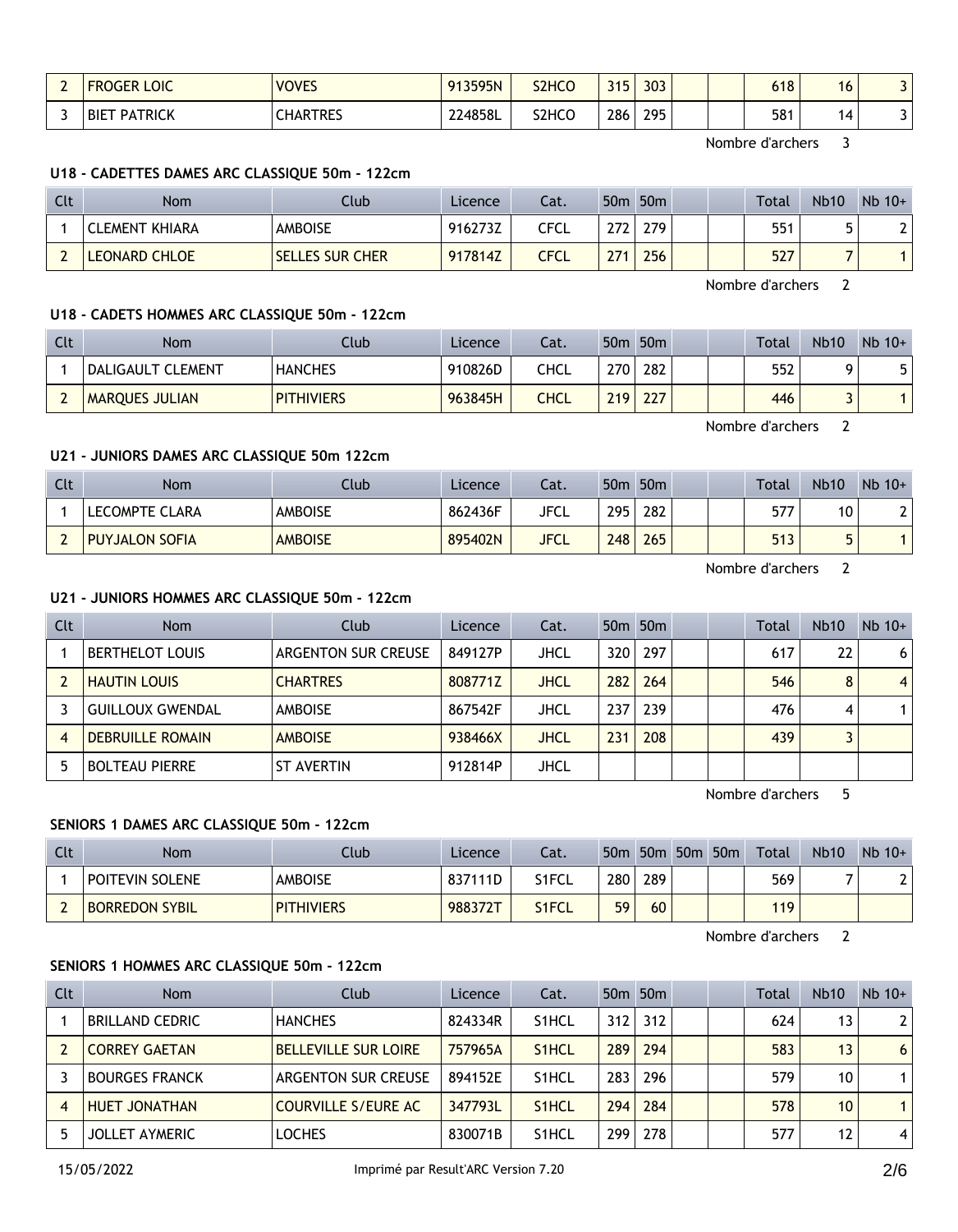|    | <b>DELAVEAU XAVIER</b>                 | <b>ARGENTON SUR CREUSE</b> | 970488D | S <sub>1</sub> HCL | 282 | 287 |  | 569 | $\Omega$ | 5 <sup>1</sup>          |
|----|----------------------------------------|----------------------------|---------|--------------------|-----|-----|--|-----|----------|-------------------------|
|    | <b>BREC THIBAUT</b>                    | ARGENTON SUR CREUSE        | 011936Z | S <sub>1</sub> HCL | 279 | 281 |  | 560 | 8        | 2 <sup>1</sup>          |
|    | <b>MICHEL ANTOINE</b>                  | <b>ST AVERTIN</b>          | 777861B | S <sub>1</sub> HCL | 279 | 269 |  | 548 | Q        | $\overline{\mathbf{3}}$ |
|    | AMIET BAPTISTE                         | <b>ST AVERTIN</b>          | 365348T | S <sub>1</sub> HCL | 262 | 255 |  | 517 | 8        | 2 <sup>1</sup>          |
| 10 | LAMOUREUX-DELLUC SEBAS   NOGENT LE ROI |                            | 862606R | S <sub>1</sub> HCL | 265 | 246 |  | 511 |          |                         |
|    | GUINEBAULT QUENTIN                     | <b>PITHIVIERS</b>          | 024310Z | S <sub>1</sub> HCL | 186 | 229 |  | 415 |          |                         |

Nombre d'archers 11

# **SENIORS 2 DAMES ARC CLASSIQUE 50m - 122cm**

| Clt | <b>Nom</b>               | Club               | Licence | Cat.               |     | 50 <sub>m</sub> 50 <sub>m</sub> |  | Total | <b>Nb10</b> | $Nb$ 10+       |
|-----|--------------------------|--------------------|---------|--------------------|-----|---------------------------------|--|-------|-------------|----------------|
|     | <b>LEGER SANDRINE</b>    | <b>AMBOISE</b>     | 960560M | S <sub>2</sub> FCL | 291 | 299                             |  | 590   | 14          | 4 <sub>1</sub> |
|     | <b>LOPES ALEXANDRINE</b> | <b>CHATEAUROUX</b> | 726334U | S <sub>2</sub> FCL | 291 | 293                             |  | 584   |             |                |
|     | <b>BRAUD ROSINE</b>      | <b>CHARTRES</b>    | 918982U | S <sub>2</sub> FCL | 287 | 281                             |  | 568   |             |                |
| 4   | <b>BRANSON VIRGINIE</b>  | <b>CHATEAUROUX</b> | 749246Y | S <sub>2</sub> FCL | 287 | 275                             |  | 562   | 8           | 2 <sup>1</sup> |
| 5   | <b>PARENT CORINNE</b>    | SELLES SUR CHER    | 424726J | S <sub>2</sub> FCL | 236 | 210                             |  | 446   | 6           | 21             |

Nombre d'archers 5

# **SENIORS 2 HOMMES ARC CLASSIQUE 50m - 122cm**

| Clt            | <b>Nom</b>                | Club                        | Licence | Cat.               | 50 <sub>m</sub> 50 <sub>m</sub> |     |  | Total | <b>Nb10</b>             | $Nb$ 10+                |
|----------------|---------------------------|-----------------------------|---------|--------------------|---------------------------------|-----|--|-------|-------------------------|-------------------------|
| 1              | DROUILLAUX OLIVIER        | <b>PITHIVIERS</b>           | 932751K | S2HCL              | 307                             | 304 |  | 611   | 13                      | 2 <sup>1</sup>          |
| $\overline{2}$ | <b>GOMEZ BRUNO</b>        | <b>LEVES</b>                | 835243Y | S <sub>2</sub> HCL | 306                             | 303 |  | 609   | 14                      | 7 <sup>1</sup>          |
| 3              | LEFEBVRE JEAN-FRANCOIS    | <b>BELLEVILLE SUR LOIRE</b> | 740263J | S2HCL              | 299                             | 301 |  | 600   | 10                      | 2                       |
| 4              | <b>LARCHET FREDDY</b>     | <b>SELLES SUR CHER</b>      | 803038T | S <sub>2</sub> HCL | 304                             | 291 |  | 595   | 10                      | 3 <sup>1</sup>          |
| 5              | <b>VALLET STEPHANE</b>    | <b>BELLEVILLE SUR LOIRE</b> | 827085F | S2HCL              | 299                             | 287 |  | 586   | 5                       | 1                       |
| 6              | <b>CHEVALLIER CYRILLE</b> | <b>HANCHES</b>              | 947118B | S2HCL              | 287                             | 291 |  | 578   | 9                       | 2                       |
| 7              | <b>ESNAULT LAURENT</b>    | ARROU                       | 934177K | S <sub>2</sub> HCL | 284                             | 289 |  | 573   | 6                       | $\overline{\mathbf{3}}$ |
| 8              | <b>NISSERON NICOLAS</b>   | <b>LOCHES</b>               | 947568R | S <sub>2</sub> HCL | 271                             | 296 |  | 567   | 11                      | $\vert$                 |
| 9              | <b>DANTIER REGIS</b>      | <b>PITHIVIERS</b>           | 801613U | S <sub>2</sub> HCL | 276                             | 289 |  | 565   | 10 <sup>°</sup>         | $\overline{\mathbf{3}}$ |
| 10             | <b>WOLFF LIONEL</b>       | NOGENT LE ROI               | 860477B | S2HCL              | 272                             | 269 |  | 541   | 11                      | 6 <sup>1</sup>          |
| 11             | <b>MEUNIER GIL</b>        | <b>ARGENT SUR SAULDRE</b>   | 615908R | S2HCL              | 267                             | 268 |  | 535   | 8                       | 3 <sup>1</sup>          |
| 12             | <b>DELORME PASCAL</b>     | <b>CHATEAUROUX</b>          | 424157R | S2HCL              | 255                             | 275 |  | 530   | 11                      | $\vert 4 \vert$         |
| 13             | BERNARDET SEBASTIEN       | <b>CHATEAUROUX</b>          | 988788V | S2HCL              | 249                             | 275 |  | 524   | 4                       |                         |
| 14             | <b>GUILLOUX FREDERIC</b>  | <b>AMBOISE</b>              | 914888U | S2HCL              | 255                             | 264 |  | 519   | 11                      | 5 <sup>1</sup>          |
| 15             | <b>LAMOUREUX FRANCIS</b>  | NOGENT LE ROI               | 766284T | S <sub>2</sub> HCL | 245                             | 274 |  | 519   | 5                       | 1                       |
| 16             | ROUSSELIERE JEROME        | <b>ARGENT SUR SAULDRE</b>   | 947006E | S2HCL              | 240                             | 258 |  | 498   | 5                       | 1                       |
| 17             | <b>FAUVEL CEDRIC</b>      | <b>CHARTRES</b>             | 837586V | S2HCL              | 256                             | 241 |  | 497   | 4                       | 2                       |
| 18             | MOREIRA DOS DANTOS EMM    | <b>ARGENT SUR SAULDRE</b>   | 029517J | S <sub>2</sub> HCL | 206                             | 231 |  | 437   | $\overline{3}$          |                         |
| 19             | <b>OUONIOU CHRISTOPHE</b> | <b>AUNEAU</b>               | 978916P | S2HCL              | 203                             | 225 |  | 428   | 1                       |                         |
| 20             | LE CLANCHE-ESCOFFIER MA   | <b>PITHIVIERS</b>           | 993551X | S <sub>2</sub> FCL | 168                             | 239 |  | 407   | $\overline{\mathbf{4}}$ |                         |
| 21             | <b>SUFFICE BRUNO</b>      | <b>VOVES</b>                | 742237E | S <sub>2</sub> HCL | 186                             | 186 |  | 372   | 3                       | $2\vert$                |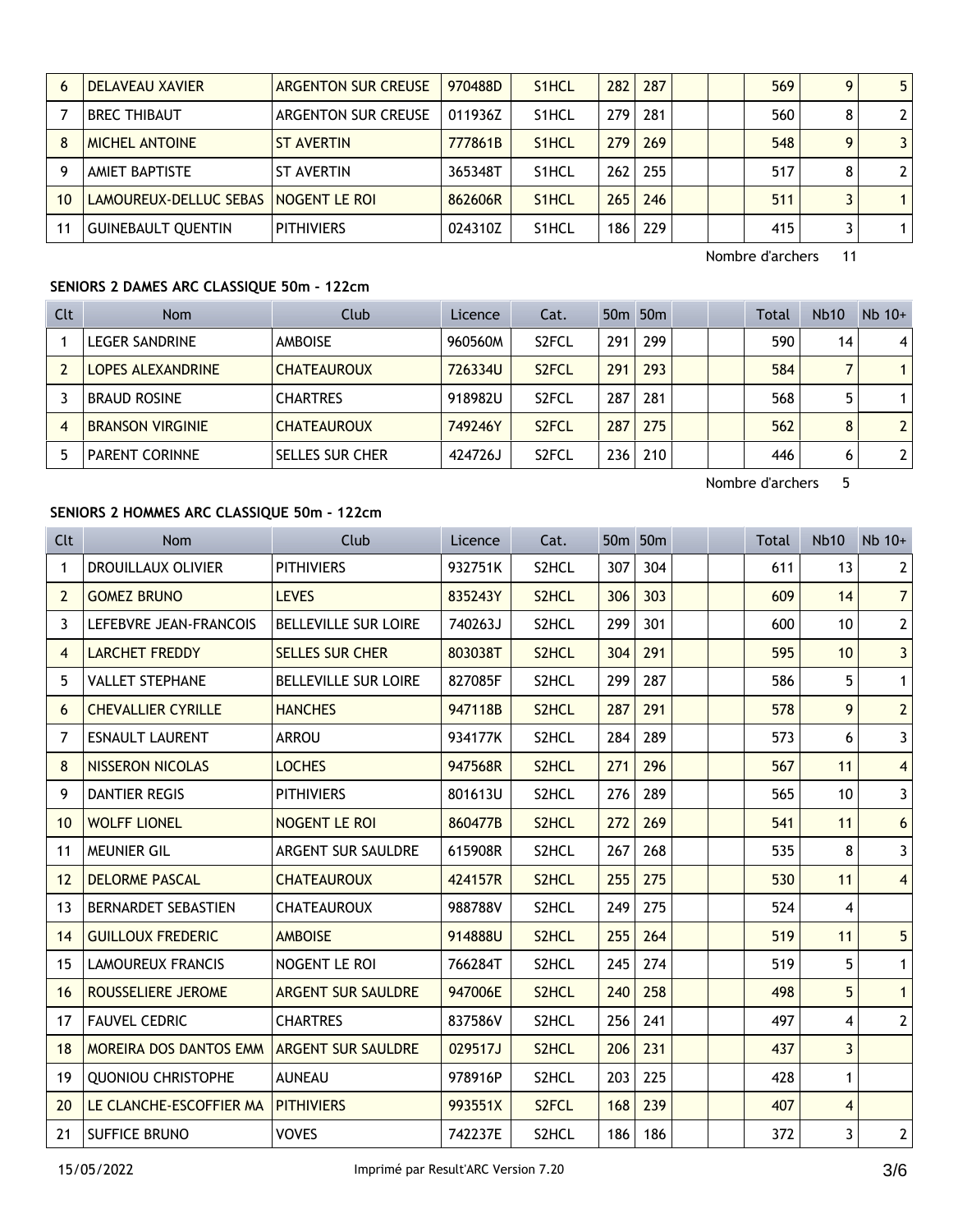#### **SENIORS 3 DAMES ARC CLASSIQUE 50m - 122cm**

| Clt | <b>Nom</b>           | Club                   | Licence | Cat.  |     | 50 <sub>m</sub> 50 <sub>m</sub> |  | Total | <b>Nb10</b> | $Nb$ 10+ |
|-----|----------------------|------------------------|---------|-------|-----|---------------------------------|--|-------|-------------|----------|
|     | <b>FERRAND NONIE</b> | ARGENTON SUR CREUSE    | 941616W | S3FCL | 263 | 288                             |  | 551   |             |          |
|     | <b>TINCHON LINDA</b> | <b>SELLES SUR CHER</b> | 942427C | S3FCL | 209 | 216                             |  | 425   |             |          |

Nombre d'archers 2

#### **SENIORS 3 HOMMES ARC CLASSIQUE 50m - 122cm**

| Clt            | <b>Nom</b>               | Club                       | Licence | Cat.  |     | 50 <sub>m</sub> 50 <sub>m</sub> |  | Total | <b>Nb10</b>     | $Nb$ 10+       |
|----------------|--------------------------|----------------------------|---------|-------|-----|---------------------------------|--|-------|-----------------|----------------|
|                | <b>BULTEL GERARD</b>     | NOGENT LE ROI              | 865226N | S3HCL | 284 | 302                             |  | 586   | 9               | 3              |
|                | <b>FERRAND PATRICK</b>   | <b>ARGENTON SUR CREUSE</b> | 907800P | S3HCL | 280 | 292                             |  | 572   | 10 <sup>°</sup> | $\vert$        |
| 3              | <b>GUILLEMINOT HERVE</b> | <b>ST AVERTIN</b>          | 842951B | S3HCL | 273 | 297                             |  | 570   | 8               |                |
| $\overline{4}$ | <b>GATEAU FREDERIC</b>   | <b>DREUX</b>               | 419473Z | S3HCL | 293 | 273                             |  | 566   | 8               | 5 <sup>1</sup> |
| 5              | AESCHBACHER MICHEL       | <b>LEVES</b>               | 873962J | S3HCL | 276 | 268                             |  | 544   | 7               | 2 <sup>1</sup> |
| 6              | <b>VIVIEN CHRISTIAN</b>  | <b>VOVES</b>               | 353091V | S3HCL | 263 | 277                             |  | 540   | 8               | 4 <sup>1</sup> |
|                | <b>DUFOUR FRANCIS</b>    | <b>PITHIVIERS</b>          | 441456U | S3HCL | 243 | 261                             |  | 504   | 6               | 5 <sup>1</sup> |
| 8              | <b>GRIMOULT JEAN</b>     | <b>ARGENT SUR SAULDRE</b>  | 257179T | S3HCL | 243 | 248                             |  | 491   | 5               | 2 <sup>1</sup> |
| 9              | <b>BRYGIER CHRISTIAN</b> | <b>PITHIVIERS</b>          | 670055W | S3HCL | 220 | 248                             |  | 468   | 5               |                |
| 10             | <b>LAMUR ANDRE</b>       | <b>LOCHES</b>              | 888105G | S3HCL | 214 | 228                             |  | 442   |                 |                |

Nombre d'archers 10

## **U18 - CADETTES DAMES ARC A POULIES 50m - 122cm**

| Clt | <b>Nom</b>                | Club       | Licence | $\sim$<br>cal. | 50 <sub>π</sub> | 50 <sub>m</sub> |  | Total | <b>Nb10</b> | $Nb$ 10+ |
|-----|---------------------------|------------|---------|----------------|-----------------|-----------------|--|-------|-------------|----------|
|     | — - ESCOFFIER ∩<br>_ANCHE | PITHIVIERS | 028304R | CFCC           | 276             | 288             |  | 564   | 10          |          |

Nombre d'archers 1

## **U21 - JUNIORS HOMMES ARC A POULIES 50m - 122cm**

| Clt | Nom                       | Club              | Licence | Cat. |     | 50 <sub>m</sub> 50 <sub>m</sub> |  | <b>Total</b> | <b>Nb10</b> | $Nb$ 10+ |
|-----|---------------------------|-------------------|---------|------|-----|---------------------------------|--|--------------|-------------|----------|
|     | VIAUVY ANTOINE            | IST AVERTIN       | 830646B | JHCO | 348 | 340                             |  | 688          | 44          | 17       |
|     | <b>DROUILLAUX QUENTIN</b> | <b>PITHIVIERS</b> | 845630N | JHCO | 321 | 334                             |  | 655          | 25          | 5        |
|     | FROGER JEREMY             | <b>VOVES</b>      | 913598S | JHCO | 322 | 327                             |  | 649          | 23          | 6        |

Nombre d'archers 3

## **SENIORS 1 DAMES ARC A POULIES 50m - 122cm**

| Clt | Nom                   | Club                | Licence | Cat.               | 50 <sub>m</sub> | 50 <sub>m</sub> |  | <b>Total</b> | <b>Nb10</b> | $Nb$ 10+ |
|-----|-----------------------|---------------------|---------|--------------------|-----------------|-----------------|--|--------------|-------------|----------|
|     | THEVENET NATHALIE     | <b>VOVES</b>        | 916171N | S1FCO              | 336             | 335             |  | 671          | 24          | 15       |
|     | <b>DUPONT AURELIE</b> | <b>BOURGES 1ERE</b> | 854859V | S <sub>1</sub> FCO | 323             | 328             |  | 651          | 19          | 5.       |

Nombre d'archers 2

## **SENIORS 1 HOMMES ARC A POULIES 50m - 122cm**

| Clt | <b>Nom</b>           | Club                        | Licence | Cat.  |     | 50 <sub>m</sub> 50 <sub>m</sub> |  | Total | <b>Nb10</b> | $Nb$ 10+ |
|-----|----------------------|-----------------------------|---------|-------|-----|---------------------------------|--|-------|-------------|----------|
|     | CAILLEAUD ANTHONY    | <b>ST AVERTIN</b>           | 676902N | S1HCO | 333 | 342                             |  | 675   | 35          | 12       |
|     | <b>THAON SYLVAIN</b> | <b>ST</b><br><b>AVERTIN</b> | 778070D | S1HCO | 333 | 341                             |  | 674   | 35          | 12       |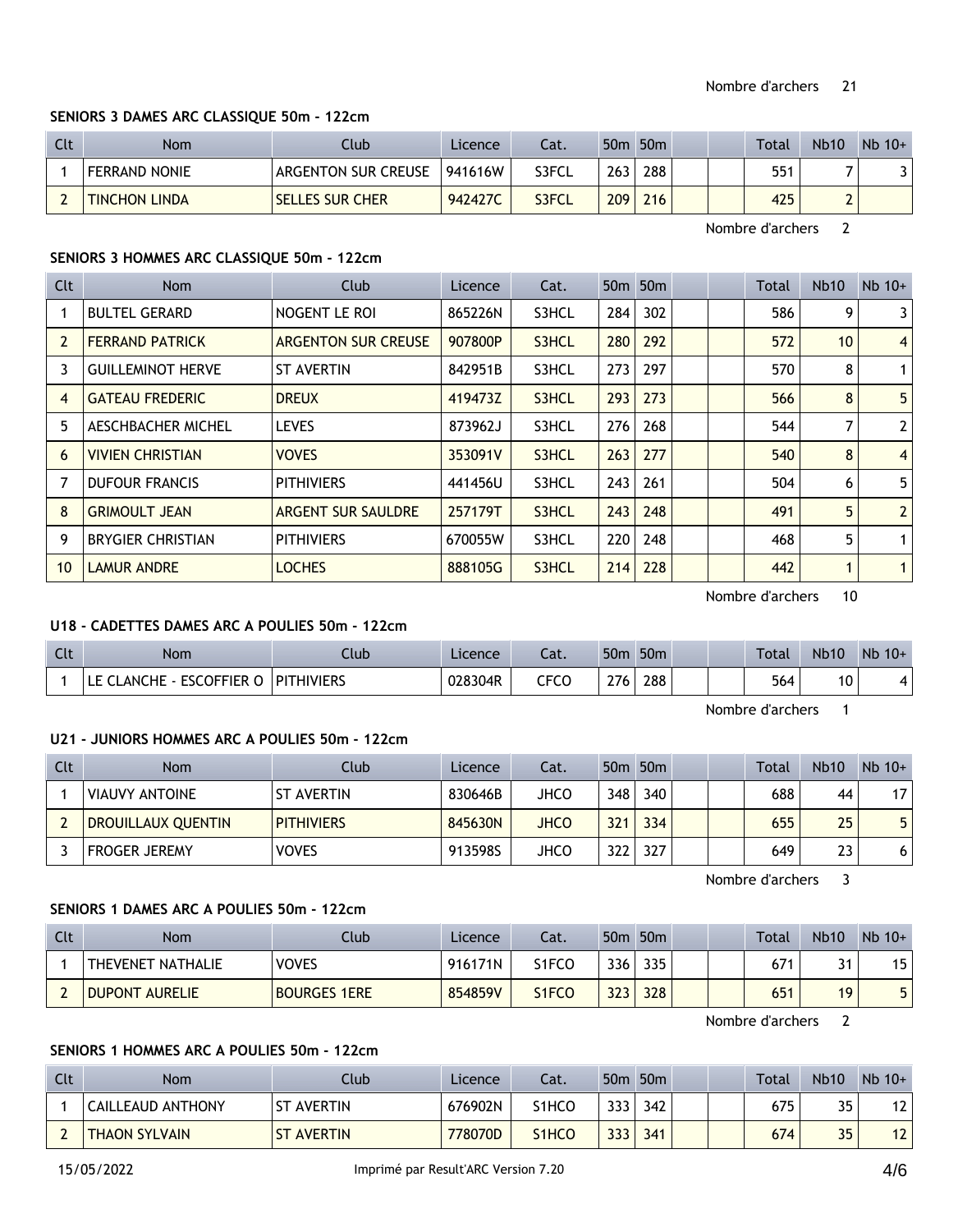| <b>BORIS</b><br>OUZE     | MONTLOUIS-SUR-LOIRE | 660462U | S1HCO | 328 | 326 |  | 654 | ີ<br>ر ے                       |  |
|--------------------------|---------------------|---------|-------|-----|-----|--|-----|--------------------------------|--|
| <b>HAMONIERE ANTOINE</b> | <b>PITHIVIERS</b>   | 808710H | S1HCO | 316 | 328 |  | 644 | 10<br>$\overline{\phantom{a}}$ |  |

Nombre d'archers 4

#### **SENIORS 2 DAMES ARC A POULIES 50m - 122cm**

| Clt | <b>Nom</b>                | Club                       | Licence | Cat.               |     | 50 <sub>m</sub> 50 <sub>m</sub> |  | Total | <b>Nb10</b> | $Nb$ 10+        |
|-----|---------------------------|----------------------------|---------|--------------------|-----|---------------------------------|--|-------|-------------|-----------------|
|     | <b>DUBREUIL SYLVIE</b>    | <b>CHATEAUROUX</b>         | 689230N | S <sub>2</sub> FCO | 327 | 334                             |  | 661   | 31          | 8               |
|     | DROUILLAUX BELINDA        | <b>PITHIVIERS</b>          | 988358C | S <sub>2</sub> FCO | 309 | 341                             |  | 650   | 35          | 13 <sup>1</sup> |
|     | <b>DUPLAN FANNY</b>       | COURVILLE S/EURE AC        | 884324X | S <sub>2</sub> FCO | 308 | 336                             |  | 644   | 24          | 71              |
| 4   | <b>DOUBLET GAELLE</b>     | <b>COURVILLE S/EURE AC</b> | 859166B | S <sub>2</sub> FCO | 316 | 297                             |  | 613   | 16          | 3 <sup>1</sup>  |
| 5   | <b>ADRAST CELINE</b>      | MONTLOUIS-SUR-LOIRE        | 834415Y | S <sub>2</sub> FCO | 304 | 303                             |  | 607   | 9           | 7               |
| 6   | <b>BERTHAULT KATIA</b>    | <b>VOVES</b>               | 459693S | S <sub>2</sub> FCO | 275 | 294                             |  | 569   | 9           | 2 <sup>1</sup>  |
|     | <b>BEOUARD CHRISTELLE</b> | COURVILLE S/EURE AC        | 885749W | S <sub>2</sub> FCO | 260 | 296                             |  | 556   | 10          | 3 <sup>1</sup>  |

Nombre d'archers 7

# **SENIORS 2 HOMMES ARC A POULIES 50m - 122cm**

| <b>Clt</b> | Nom                       | Club                | Licence | Cat.                           |     | 50 <sub>m</sub> 50 <sub>m</sub> |  | Total | <b>Nb10</b>     | $Nb$ 10+       |
|------------|---------------------------|---------------------|---------|--------------------------------|-----|---------------------------------|--|-------|-----------------|----------------|
|            | <b>GILLON DAVID</b>       | <b>VOVES</b>        | 784528Y | S2HCO                          | 339 | 342                             |  | 681   | 41              | 14             |
| 2          | <b>FONTAINE ALEXANDRE</b> | <b>AMBOISE</b>      | 846851R | S <sub>2</sub> H <sub>CO</sub> | 335 | 334                             |  | 669   | 32 <sup>2</sup> | 10             |
| 3          | <b>THURIER FABRICE</b>    | <b>BOURGES 1ERE</b> | 874829B | S2HCO                          | 336 | 332                             |  | 668   | 29              | 9 <sup>1</sup> |
| 4          | <b>GUYARD PHILIPPE</b>    | <b>AMBOISE</b>      | 887319C | S <sub>2</sub> HC <sub>O</sub> | 321 | 332                             |  | 653   | 34              | 2 <sup>1</sup> |
| 5          | <b>BIET PATRICK</b>       | <b>CHARTRES</b>     | 224858L | S2HCO                          | 322 | 327                             |  | 649   | 27              | 11             |
| 6          | NEVEU JOEL                | <b>AMBOISE</b>      | 960564S | S <sub>2</sub> H <sub>CO</sub> | 328 | 311                             |  | 639   | 24              | 9 <sup>1</sup> |
|            | <b>RIVRAIS BRUNO</b>      | AMBOISE             | 607589Y | S2HCO                          | 313 | 324                             |  | 637   | 24              | 7              |
| 8          | <b>BAILLY MICKAEL</b>     | <b>VOVES</b>        | 870883M | S <sub>2</sub> HC <sub>O</sub> | 314 | 322                             |  | 636   | 18              | 8 <sup>1</sup> |
| 9          | <b>JAULIN PIERRE</b>      | <b>BOURGES 1ERE</b> | 408724R | S2HCO                          | 310 | 325                             |  | 635   | 15              | $\vert$        |
| 10         | <b>CUREAU PHILIPPE</b>    | MONTLOUIS-SUR-LOIRE | 836524R | S <sub>2</sub> H <sub>CO</sub> | 317 | 311                             |  | 628   | 13              | 4 <sup>1</sup> |
| 11         | MASSET XAVIER             | <b>CHATEAUROUX</b>  | 850219B | S <sub>2</sub> HCO             | 313 | 314                             |  | 627   | 13              |                |
| 12         | <b>SANCHEZ AUGUSTIN</b>   | <b>BOURGES 1ERE</b> | 934143Y | S <sub>2</sub> HC <sub>O</sub> | 312 | 313                             |  | 625   | 13              | 5 <sup>1</sup> |
| 13         | <b>RICHARD BRUNO</b>      | <b>CHATEAUROUX</b>  | 830784B | S2HCO                          | 299 | 302                             |  | 601   | 13              | 2 <sup>1</sup> |

Nombre d'archers 13

## **SENIORS 3 HOMMES ARC A POULIES 50m - 122cm**

| Clt | <b>Nom</b>              | Club                | Licence | Cat.  |     | 50 <sub>m</sub> 50 <sub>m</sub> |  | <b>Total</b> | <b>Nb10</b>     | $Nb$ 10+ |
|-----|-------------------------|---------------------|---------|-------|-----|---------------------------------|--|--------------|-----------------|----------|
|     | <b>CREPIN REMI</b>      | ST AVERTIN          | 017164G | S3HCO | 340 | 334                             |  | 674          | 33              | 14       |
|     | <b>BLACHERE OLIVIER</b> | <b>SURESNES</b>     | 250642M | S3HCO | 334 | 336                             |  | 670          | 31              | 7        |
|     | <b>DUPONT ERIC</b>      | <b>BOURGES 1ERE</b> | 823816C | S3HCO | 324 | 325                             |  | 649          | 25              | 7        |
|     | <b>PICHON PHILIPPE</b>  | <b>CHATEAUROUX</b>  | 030425W | S3HCO | 263 | 285                             |  | 548          | 10 <sub>1</sub> | 31       |

Nombre d'archers 4

## **U18 - JEUNES HOMMES ARC NU - 30m - 80cm**

| Clt | <b>Nom</b> | .lub | Licence | Cat. | D <sub>1</sub> | D <sub>2</sub> | D <sub>3</sub> | D <sub>4</sub> | Total | <b>Nb10</b> | Nb 10+ |
|-----|------------|------|---------|------|----------------|----------------|----------------|----------------|-------|-------------|--------|
|     |            |      |         |      |                |                |                |                |       |             |        |